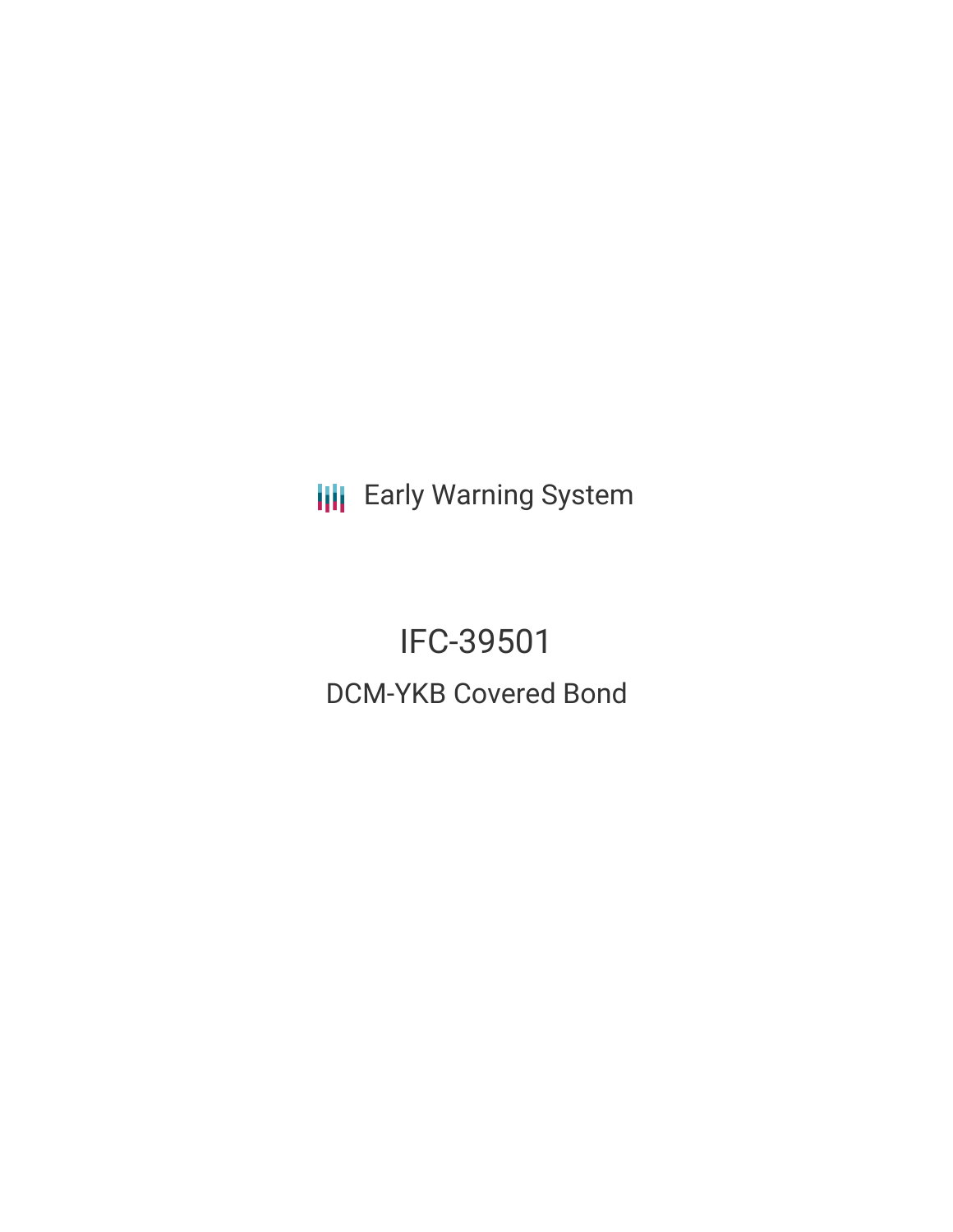

### **Quick Facts**

| <b>Countries</b>               | Turkey                                  |
|--------------------------------|-----------------------------------------|
| <b>Financial Institutions</b>  | International Finance Corporation (IFC) |
| <b>Status</b>                  | Approved                                |
| <b>Bank Risk Rating</b>        | FI                                      |
| <b>Voting Date</b>             | 2017-06-02                              |
| <b>Borrower</b>                | YAPI VE KREDI BANKASI ANONIM SIRKETI    |
| <b>Sectors</b>                 | Finance                                 |
| <b>Ring Fence</b>              | Climate                                 |
| <b>Investment Type(s)</b>      | Loan                                    |
| <b>Investment Amount (USD)</b> | \$150.00 million                        |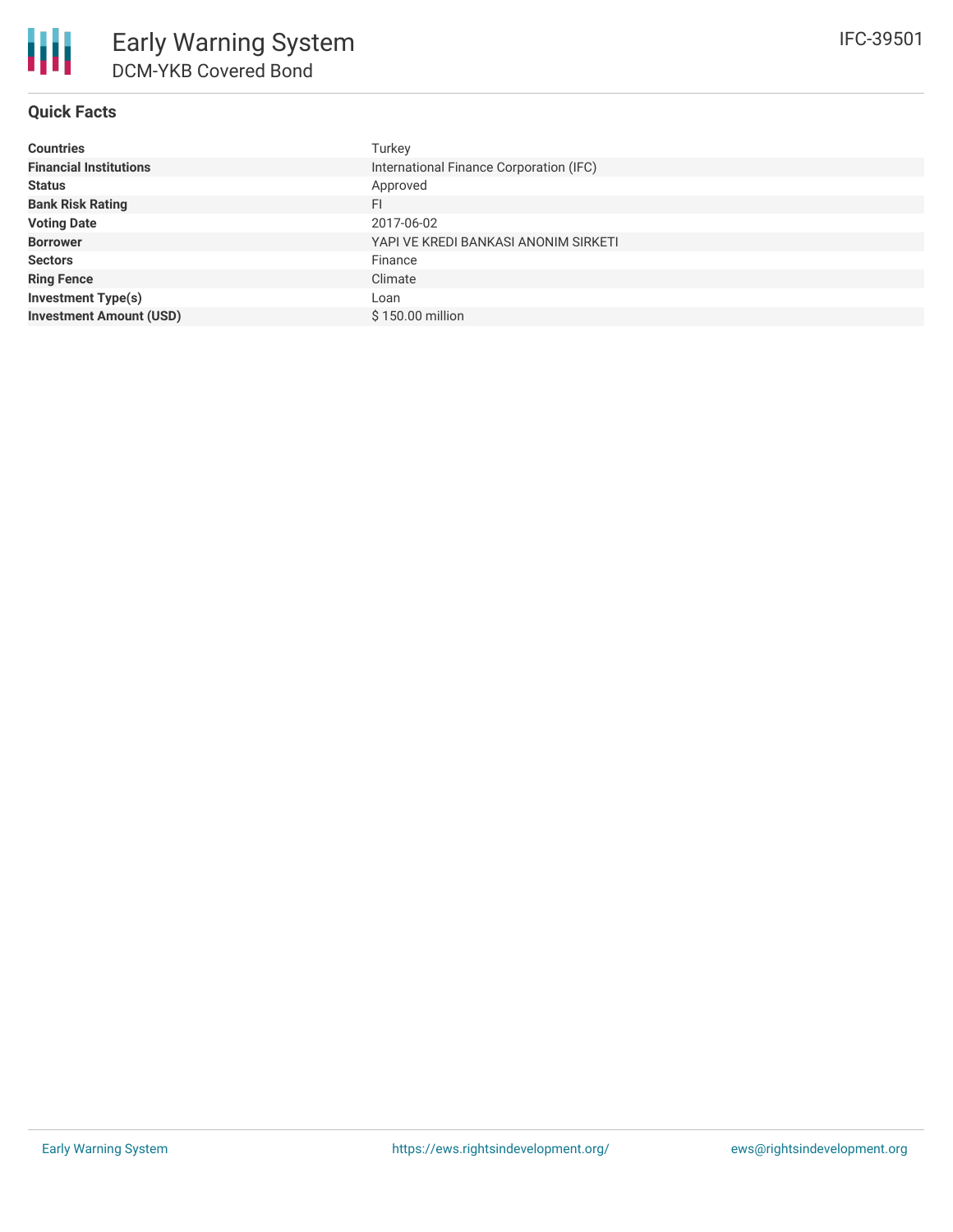### **Project Description**

The project (the "Project") involves supporting Yapi Kredi Bank A.S. ("YKB", or the "Bank"), through the purchase of an IFC-only issuance of covered bond of up to US\$150 million. The underlying asset pool will be backed by YKB's existing mortgage portfolio. The proceeds of IFC's investment would provide YKB long term financing to support the mortgage segment of its lending operations, with some portion to be allocated to 'green' mortgages per IFC's eligibility criteria.

Established in 1944, YKB is the 4th largest private bank in Turkey; operating in retail (individual and SME), private and corporate / commercial banking. As of end-2016, YKB operates all around Turkey through its 936 branches and 19,400+ employees. In addition to universal banking services, Yapi Kredi Group also operates in leasing, factoring and asset management businesses. Yapi Kredi Group also has banking subsidiaries in the Netherlands, Russia, Azerbaijan and Malta.

As of end-2016, YKB posted Total Assets of TRY271 billion, Net Loans of TRY176.5 billion and Net Income of TRY2,932 million on a consolidated basis.

YKB is an existing IFC client.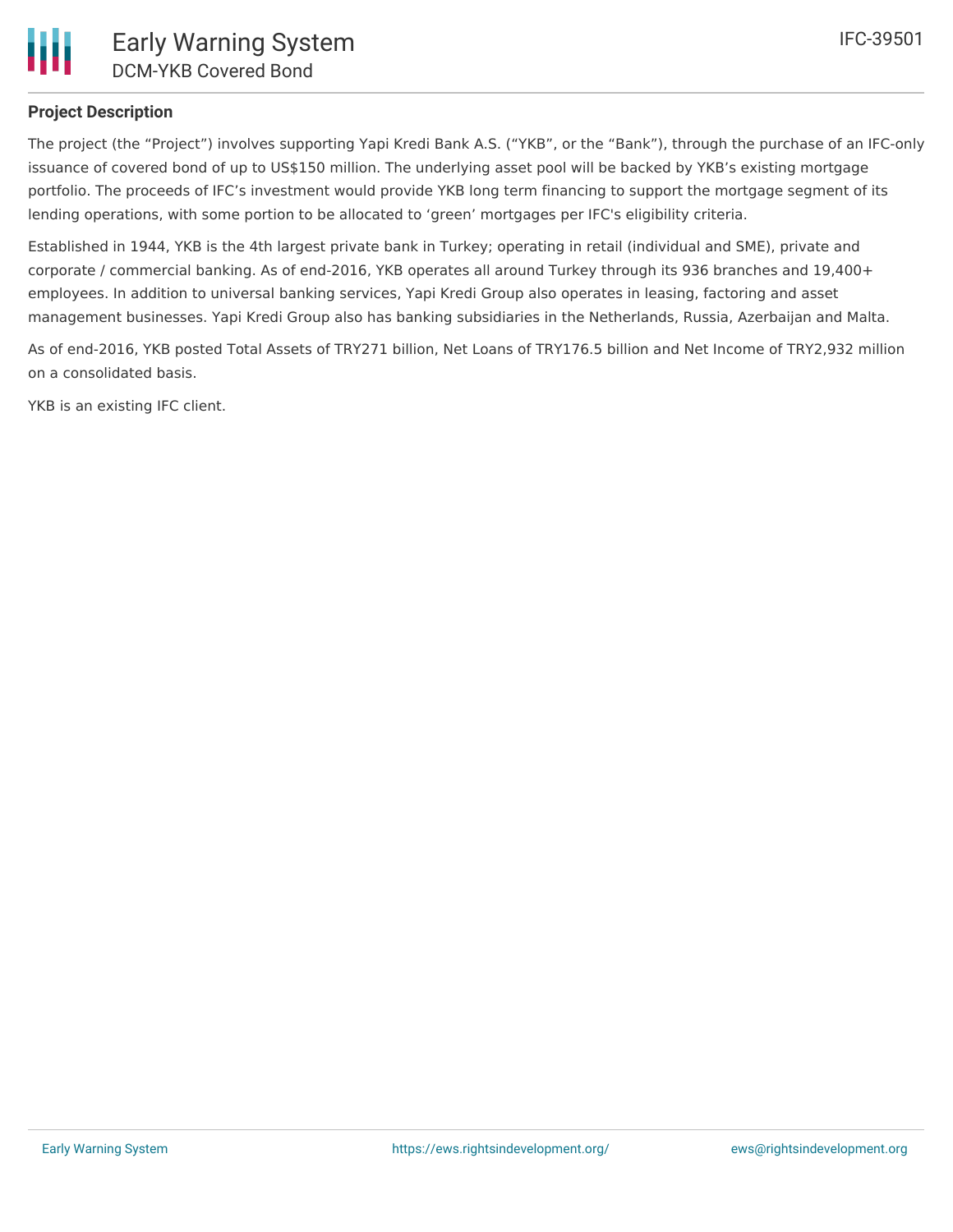• International Finance Corporation (IFC)

Yapi Kredi Bankasi A.S. is owned 81.8% by Koc Financial Services ("KFS"). KFS is a Unicredit (an Italian banking group) and Koc Holding JV (a Turkish conglomerate). Both Unicredit and Koc Group have 40.9% stake at YKB each. The remaining 18.2% is listed on the Istanbul Stock Exchange.

Koc Holding A.S. is the largest industrial conglomerate in Turkey, and that country's only entry on the Fortune Global 500 list. Koc Holding is headquartered in Istanbul, Turkey. As of end-2016, Koc Group had Total Assets of EUR23.7 billion and Net Income of EUR1,036 million. Koc Holding is rated Baa3 (Negative outlook) by Moody's and BBB- (Negative outlook) by S&P.

Unicredit Group, with roots dating back to 1473, is a systemically important financial institution headquartered in Milan, Italy. The Group operates through leading banks in 14 countries and its network in another 18 countries. As of end-2016, Unicredit Group has Total Assets of EUR860 billion and Net Income of EUR18,801 million. Unicredit is rated Baa1 by Moody's, BBB+ by Fitch and BBB- by S&P.

The Project is a proposal to invest up to US\$150 million on IFC's own account in a new tranche under YKB's existing Covered Bond Programme to support YKB's on-lending activities to residential mortgage projects in Turkey.

#### **Financial Intermediary**

Financial Intermediary: A commercial bank or financial institution that receives funds from a development bank. A financial intermediary then lends these funds to their clients (private actors) in the form of loans, bonds, guarantees and equity shares. Financial intermediaries include insurance, pension and equity funds. The direct financial relationship is between the development bank and the financial intermediary.

- Yapi ve Kredi [Bankasi](file:///actor/1250/) A.S. (Financial Intermediary)
- YAPI VE KREDI [BANKASI](file:///actor/3509/) ANONIM SIRKETI (Financial Intermediary) **is owned by** Yapi Kredi [Bankasi](file:///actor/3568/) (Parent Company)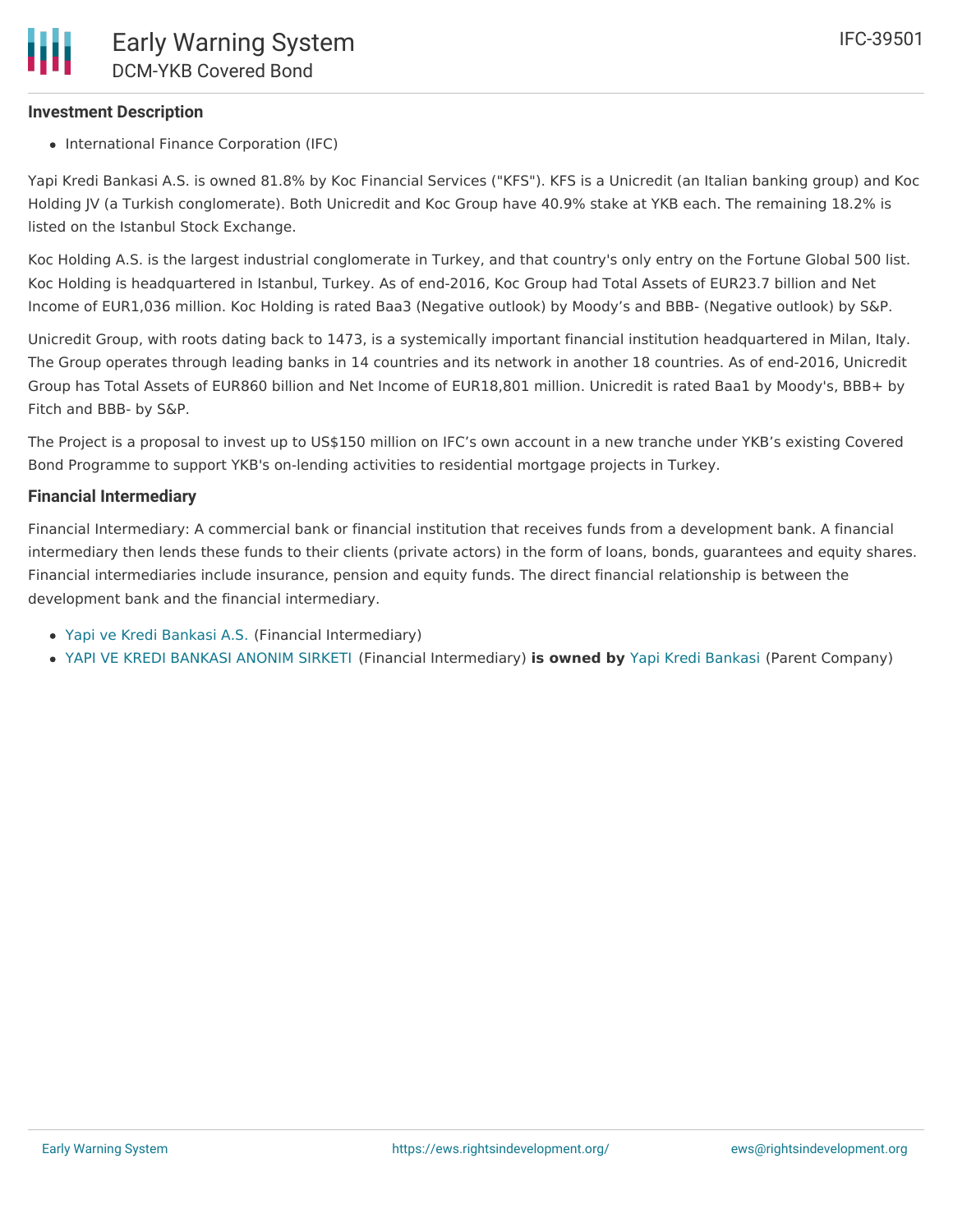### **Private Actor Relationship**

There is often limited information publicly available about what development banks are funding through financial intermediaries. In 2021, the Early Warning System partnered with Oxfam International to incorporate information on high-risk projects being funded by financial intermediaries receiving funding from the International Finance Corporation (IFC) and the Dutch Development Bank (FMO).

The information listed below describes the relationship between the different private actors linked to high-risk sectors and subprojects of IFC and FMO's financial intermediary investments and/or the financial intermediary's parent companies made from 2017 through 2020, including any associated ring fences.

The database, however, does not explicitly or implicitly imply that IFC or FMO have material exposure to or are contractually or legally accountable to the sub-projects financed by their financial intermediaries or the financial intermediary's parent companies. It only shows a seemingly financial relationship among the different private actors, the financial intermediaries, and IFC or FMO.

### **Private Actors Description**

Yapi Kredi Bankasi A.S. is owned 81.8% by Koc Financial Services (KFS). KFS is a Unicredit (an Italian banking group) and Koc Holding JV (a Turkish conglomerate). Both Unicredit and Koc Group have 40.9% stake at YKB each. The remaining 18.2% is listed on the Istanbul Stock Exchange.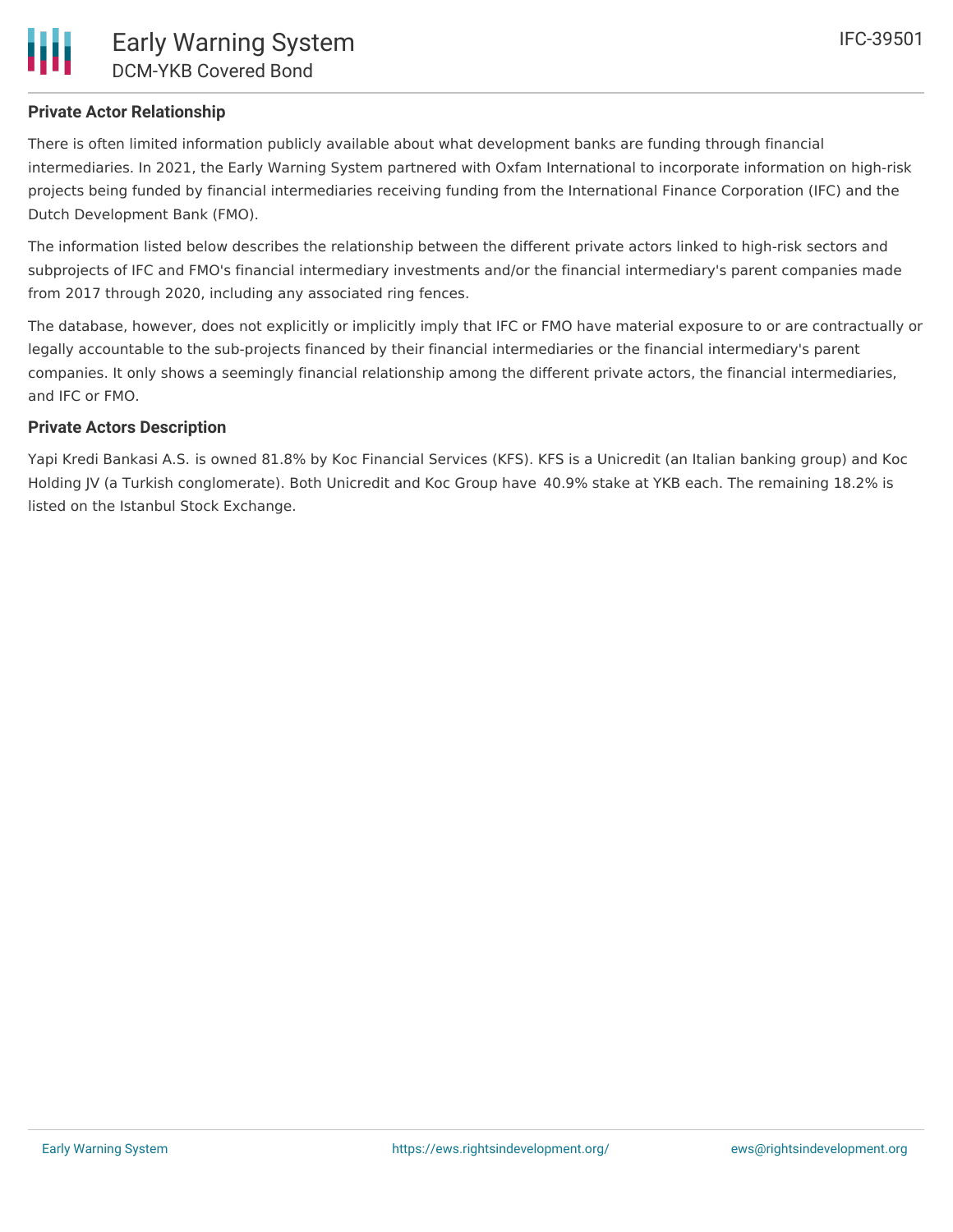

## Early Warning System DCM-YKB Covered Bond

| <b>Private Actor 1</b>                           | <b>Private Actor</b><br>1 Role | <b>Private Actor</b><br>1 Sector |               | <b>Relation Private Actor 2</b>                                  | <b>Private Actor</b><br>2 Role | <b>Private Actor</b><br>2 Sector |
|--------------------------------------------------|--------------------------------|----------------------------------|---------------|------------------------------------------------------------------|--------------------------------|----------------------------------|
| Akfen Altyapi Danismanlik AS                     | Parent<br>Company              | Energy                           | owns          | Menzelet Kilavuzlu Elektrik                                      | Client                         | Energy                           |
| Akfen Holding AS                                 | Parent<br>Company              | Energy                           | owns          | Canakkale & Denizli Wind Farms                                   | Client                         | Energy                           |
| Cengiz Holding AS                                | Parent<br>Company              | Energy                           | owns          | <b>AEDC Privatization</b>                                        | Client                         | Energy                           |
| Cengiz Holding AS                                | Parent<br>Company              | Energy                           | owns          | Bogazici-Akdeniz-Camlibel Electricity<br>Distribution 2          | Client                         | Energy                           |
| <b>ERG Insaat</b>                                | Parent<br>Company              | Transport                        | owns          | Ankara-Nigde Highway (330km) PPP                                 | Client                         | Transport                        |
| Kazanci Holding                                  | Parent<br>Company              | Energy                           | owns          | Kazanci Holding Coruh and Firat Electricity<br>Distribution      | Client                         | Energy                           |
| Kolin Insaat Turizm Sanayii Ve<br><b>Ticaret</b> | Parent<br>Company              | Energy                           | owns          | Bogazici-Akdeniz-Camlibel Electricity<br>Distribution 1          | Client                         | Energy                           |
| Konya Seker                                      | Parent<br>Company              | Energy                           | owns          | Kangal Thermal Power Plant (450MW)<br><b>Additional Facility</b> | Client                         | Energy                           |
| Limak Insaat Sanayi ve Ticaret                   | Parent<br>Company              | Energy                           | owns          | Cetin and Alkumru HPP                                            | Client                         | Energy                           |
| <b>TAV Airports Holding</b>                      | Parent<br>Company              | Transport                        | owns          | Ankara Esenboga Airport Refinancing                              | Client                         | Transport                        |
| Turkiye Elektrik Dagitim AS                      | Parent<br>Company              | Energy                           | owns          | Camlibel Elektrik Dagitim AS                                     | Client                         | Energy                           |
| Unit Group                                       | Parent<br>Company              | Energy                           | owns          | Gebze Gas Fired IPP                                              | Client                         | Energy                           |
| Unit Investments SA                              | Parent<br>Company              | Energy                           | owns          | <b>Bagistas II HPP</b>                                           | Client                         | Energy                           |
| Yapi Kredi Bankasi                               | Investor                       | Finance                          | invests<br>in | <b>AEDC Privatization</b>                                        | Client                         | Energy                           |
| Yapi Kredi Bankasi                               | Investor                       | Finance                          | invests<br>in | Akfen Altyapi Danismanlik AS                                     | Parent<br>Company              | Energy                           |
| Yapi Kredi Bankasi                               | Investor                       | Finance                          | invests<br>in | Akfen Holding AS                                                 | Parent<br>Company              | Energy                           |
| Yapi Kredi Bankasi                               | Investor                       | Finance                          | invests<br>in | Ankara Esenboga Airport Refinancing                              | Client                         | Transport                        |
| Yapi Kredi Bankasi                               | Investor                       | Finance                          | invests<br>in | Ankara-Nigde Highway (330km) PPP                                 | Client                         | Transport                        |
| Yapi Kredi Bankasi                               | Investor                       | Finance                          | invests<br>in | Arkas Holding AS                                                 | Parent<br>Company              | Transport                        |
| Yapi Kredi Bankasi                               | Investor                       | Finance                          | invests<br>in | <b>Bagistas II HPP</b>                                           | Client                         | Energy                           |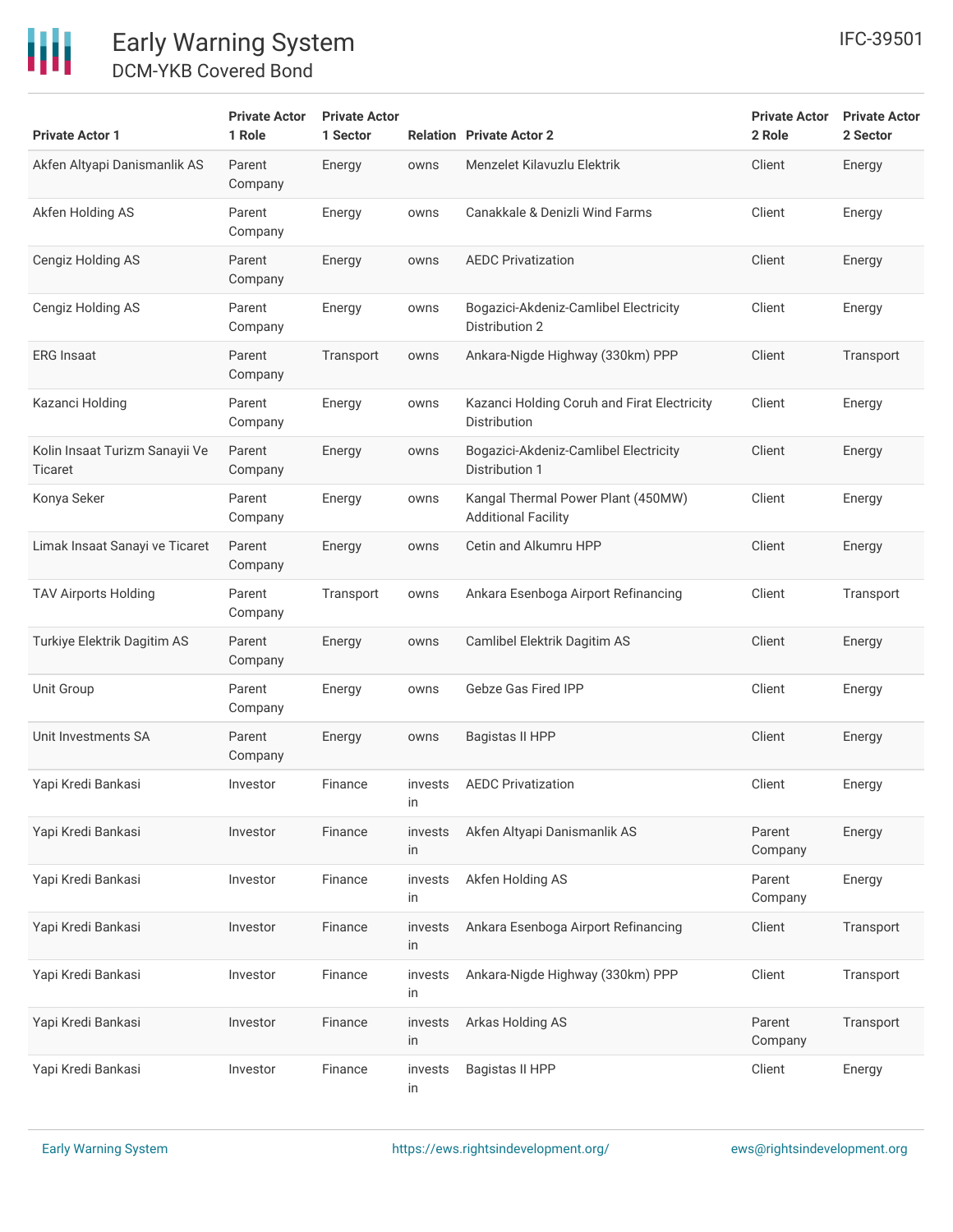

# Early Warning System DCM-YKB Covered Bond

| <b>Private Actor 1</b> | 1 Role   | <b>Private Actor Private Actor</b><br>1 Sector | <b>Relation</b> | <b>Private Actor 2</b>                                    | <b>Private Actor</b><br>2 Role | <b>Private Actor</b><br>2 Sector |
|------------------------|----------|------------------------------------------------|-----------------|-----------------------------------------------------------|--------------------------------|----------------------------------|
| Yapi Kredi<br>Bankasi  | Investor | Finance                                        | invests<br>in   | Bogazici Elektrik Dagitim AS                              | Parent<br>Company              | Energy                           |
| Yapi Kredi<br>Bankasi  | Investor | Finance                                        | invests<br>in   | Bogazici-Akdeniz-Camlibel Electricity Distribution 1      | Client                         | Energy                           |
| Yapi Kredi<br>Bankasi  | Investor | Finance                                        | invests<br>in   | Bogazici-Akdeniz-Camlibel Electricity Distribution 2      | Client                         | Energy                           |
| Yapi Kredi<br>Bankasi  | Investor | Finance                                        | invests<br>in   | Camlibel Elektrik Dagitim AS                              | Client                         | Energy                           |
| Yapi Kredi<br>Bankasi  | Investor | Finance                                        | invests<br>in   | Canakkale & Denizli Wind Farms                            | Client                         | Energy                           |
| Yapi Kredi<br>Bankasi  | Investor | Finance                                        | invests<br>in   | Canakkale Otoyol                                          | Client                         | Transport                        |
| Yapi Kredi<br>Bankasi  | Investor | Finance                                        | invests<br>in   | Cengiz Holding AS                                         | Parent<br>Company              | Energy                           |
| Yapi Kredi<br>Bankasi  | Investor | Finance                                        | invests<br>in   | Cetin and Alkumru HPP                                     | Client                         | Energy                           |
| Yapi Kredi<br>Bankasi  | Investor | Finance                                        | invests<br>in   | Coban Yildizi                                             | Parent<br>Company              | Energy                           |
| Yapi Kredi<br>Bankasi  | Investor | Finance                                        | invests<br>in   | Dogrudan Elektrik                                         | Parent<br>Company              | Energy                           |
| Yapi Kredi<br>Bankasi  | Investor | Finance                                        | invests<br>in   | Ege Kimya                                                 | Parent<br>Company              | Industry and<br>Trade            |
| Yapi Kredi<br>Bankasi  | Investor | Finance                                        | invests<br>in   | <b>ERG Insaat</b>                                         | Parent<br>Company              | Transport                        |
| Yapi Kredi<br>Bankasi  | Investor | Finance                                        | invests<br>in   | Gebze Gas Fired IPP                                       | Client                         | Energy                           |
| Yapi Kredi<br>Bankasi  | Investor | Finance                                        | invests<br>ın   | Kangal Thermal Power Plant (450MW) Additional<br>Facility | Client                         | Energy                           |
| Yapi Kredi<br>Bankasi  | Investor | Finance                                        | invests<br>in   | Kazanci Holding                                           | Parent<br>Company              | Energy                           |
| Yapi Kredi<br>Bankasi  | Investor | Finance                                        | invests<br>in   | Kazanci Holding Coruh and Firat Electricity Distribution  | Client                         | Energy                           |
| Yapi Kredi<br>Bankasi  | Investor | Finance                                        | invests<br>in   | Kolin Insaat Turizm Sanayii Ve Ticaret                    | Parent<br>Company              | Energy                           |
| Yapi Kredi<br>Bankasi  | Investor | Finance                                        | invests<br>in   | Konya Seker                                               | Parent<br>Company              | Energy                           |
| Yapi Kredi<br>Bankasi  | Investor | Finance                                        | invests<br>in   | Limak Insaat Sanayi ve Ticaret                            | Parent<br>Company              | Energy                           |
| Yapi Kredi<br>Bankasi  | Investor | Finance                                        | invests<br>in   | Menzelet Kilavuzlu Elektrik                               | Client                         | Energy                           |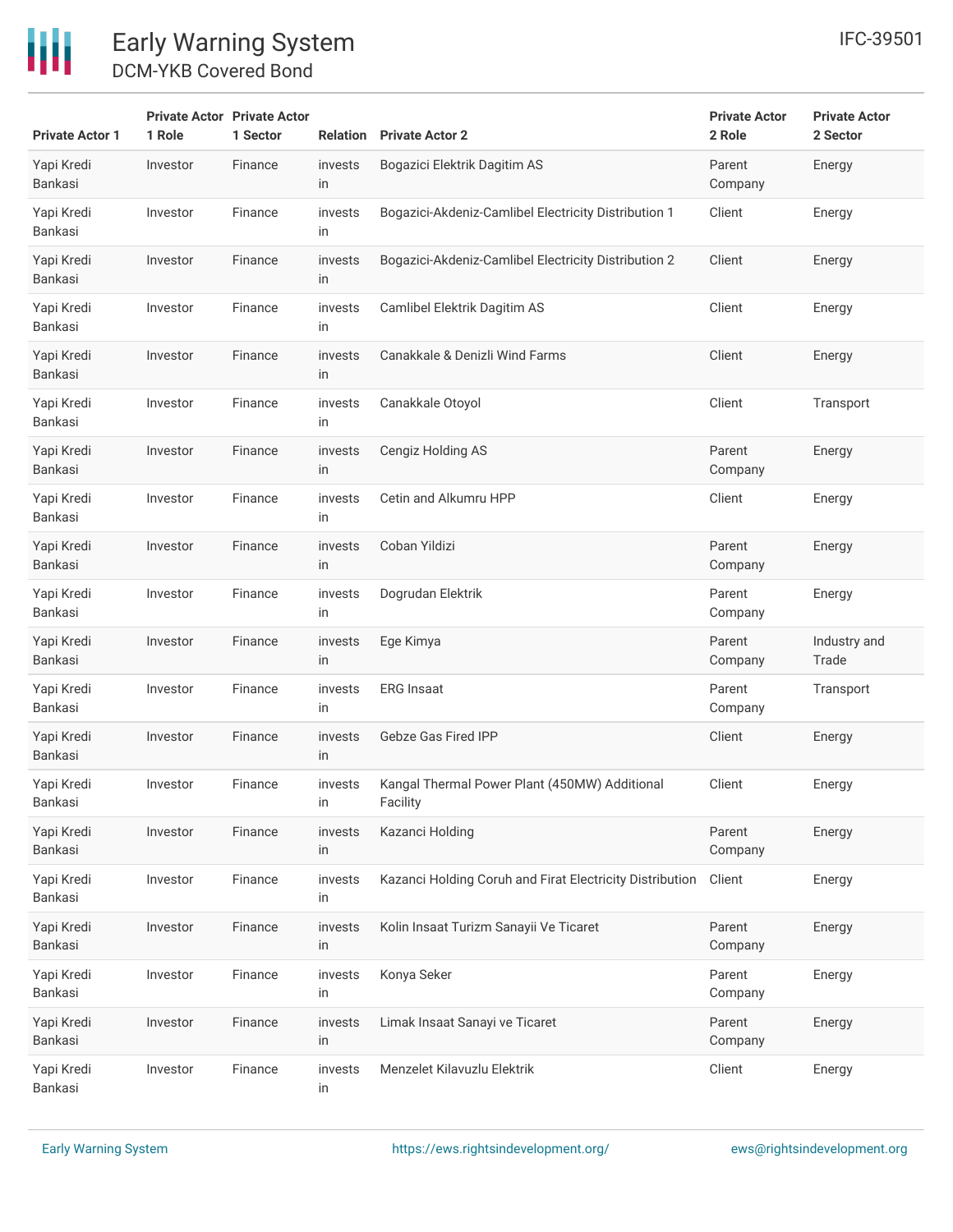

# Early Warning System DCM-YKB Covered Bond

|                        | <b>Private Actor</b> | <b>Private Actor</b> |                 |                             | <b>Private Actor</b> | <b>Private Actor</b> |
|------------------------|----------------------|----------------------|-----------------|-----------------------------|----------------------|----------------------|
| <b>Private Actor 1</b> | 1 Role               | 1 Sector             | <b>Relation</b> | <b>Private Actor 2</b>      | 2 Role               | 2 Sector             |
| Yapi Kredi Bankasi     | Investor             | Finance              | invests in      | Seza Insaat                 | Parent Company       | Transport            |
| Yapi Kredi Bankasi     | Investor             | Finance              | invests in      | <b>TAV Airports Holding</b> | Parent Company       | Transport            |
| Yapi Kredi Bankasi     | Investor             | Finance              | invests in      | Turkiye Elektrik Dagitim AS | Parent Company       | Energy               |
| Yapi Kredi Bankasi     | Investor             | Finance              | invests in      | Unit Group                  | Parent Company       | Energy               |
| Yapi Kredi Bankasi     | Investor             | Finance              | invests in      | Unit Investments SA         | Parent Company       | Energy               |
| Yapi Kredi Bankasi     | Investor             | Finance              | invests in      | Yapi Merkezi                | Parent Company       | Transport            |
| Yapi Merkezi           | Parent Company       | Transport            | owns            | Canakkale Otoyol            | Client               | Transport            |